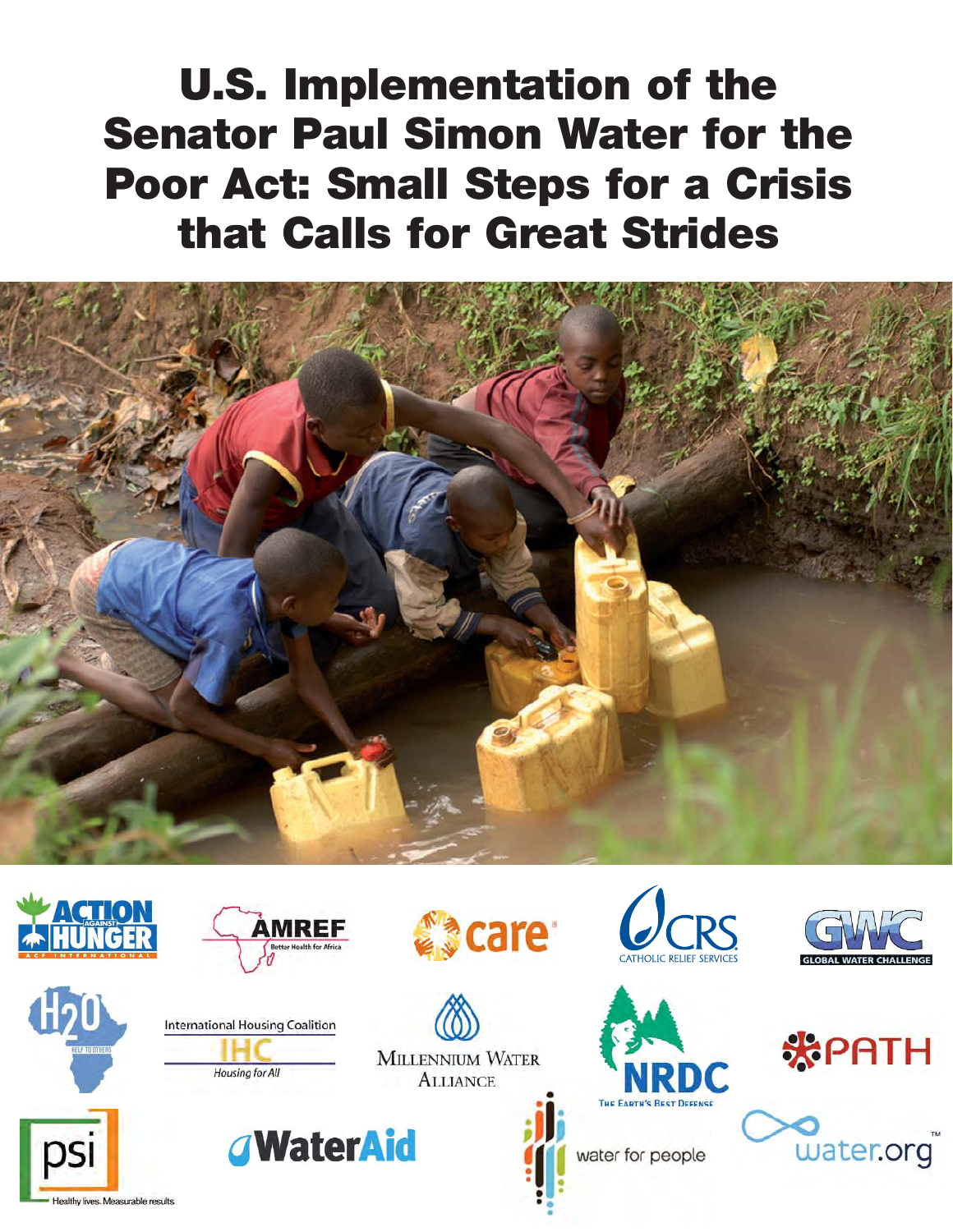#### November 2010

Report written by Heather Allen (NRDC), Mandy Folse (WaterAid), and Brooks Keene (CARE).

Cover pic ©WaterAid/Caroline Irby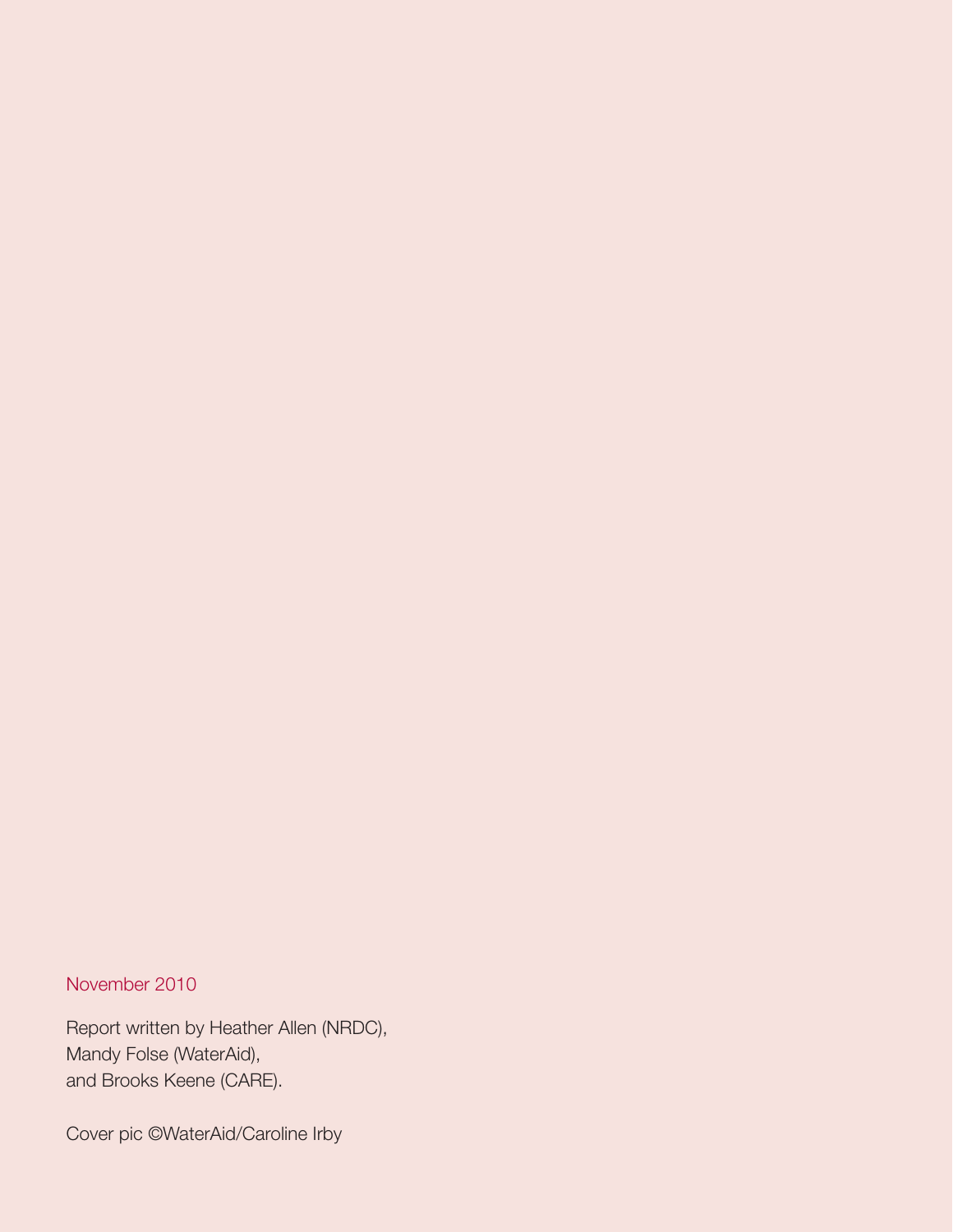# **Contents**

| <b>Executive Summary</b>                 | $\mathbf{2}$ |
|------------------------------------------|--------------|
| <b>Five Years and Still No Strategy</b>  | 4            |
| <b>Small Steps</b>                       | 4            |
| <b>What is Needed Now</b>                | 5            |
| <b>Water Touches All of Life</b>         | 6            |
| <b>Water is Water</b>                    | 7            |
| <b>Held Back by Lack of Capacity</b>     | 8            |
| <b>Not Directing Funding to the Poor</b> | 8            |
| <b>No Time to Waste</b>                  | 11           |
| <b>Recommendations</b>                   | 12           |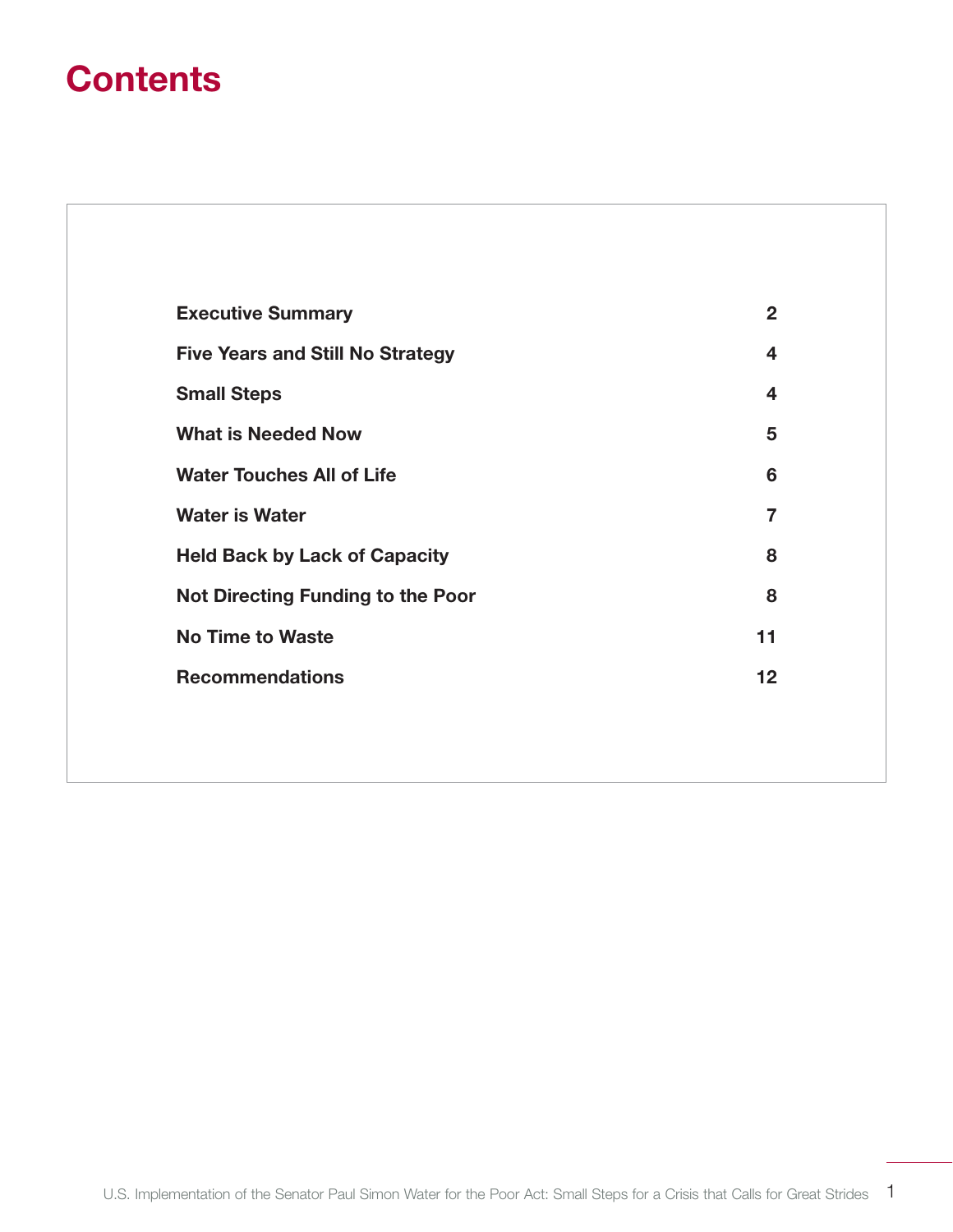# **U.S. Implementation of the Senator Paul Simon Water for the Poor Act: Small Steps for a Crisis that Calls for Great Strides**

### **Executive Summary**

The Senator Paul Simon Water for the Poor Act (WPA), passed in 2005, sought to position the United States as a world leader in international water, sanitation and hygiene (WASH) assistance. It codified for the first time in U.S. law one of the United Nations Millennium Development Goals (MDGs), specifically mandating that the U.S. do its part to reduce by half the proportion of the population living without sustainable access to safe drinking water and basic sanitation.

Five years after the passage of the act and with five years left until the MDG deadline of 2015, meaningful progress has been limited by: a lack of strategic planning, inadequate political prioritization of WASH, poor integration of WASH in broader U.S. development strategies, too little capacity for WASH programming within USAID and the State Department, and poor targeting of U.S. aid to WASH.

There is some limited momentum now at USAID and the State Department, but these are small steps for a crisis that is responsible for 4,000 children under the age of 5 dying each day. Meaningful progress is now unlikely to be made by the MDG deadline unless urgent action is taken to make up for lost time.

The Government Accountability Office (GAO) agrees that the U.S. must immediately take action to fulfill the requirements of the WPA.

In a September 2010 report to Congress on U.S. water and sanitation aid, the GAO recommends that the Secretary of State, in consultation with the Administrator of USAID, take the following actions:

- Ensure that the strategy for U.S. water and sanitation assistance addresses all requirements of the WPA, including the development of specific and measurable goals, benchmarks, and timetables for achieving the objectives of the act.
- Clearly identify, in its mandated reports, the basis for its designations of high-priority countries for U.S. assistance to water and sanitation.1

What are needed now are not small steps, but great strides to tackle one of the world's greatest development challenges.



<sup>1</sup> GAO. U.S. Water and Sanitation Aid: Millions of Beneficiaries Reported in Developing Countries, but the Department of State Needs to Strengthen Strategic Approach. September 2010.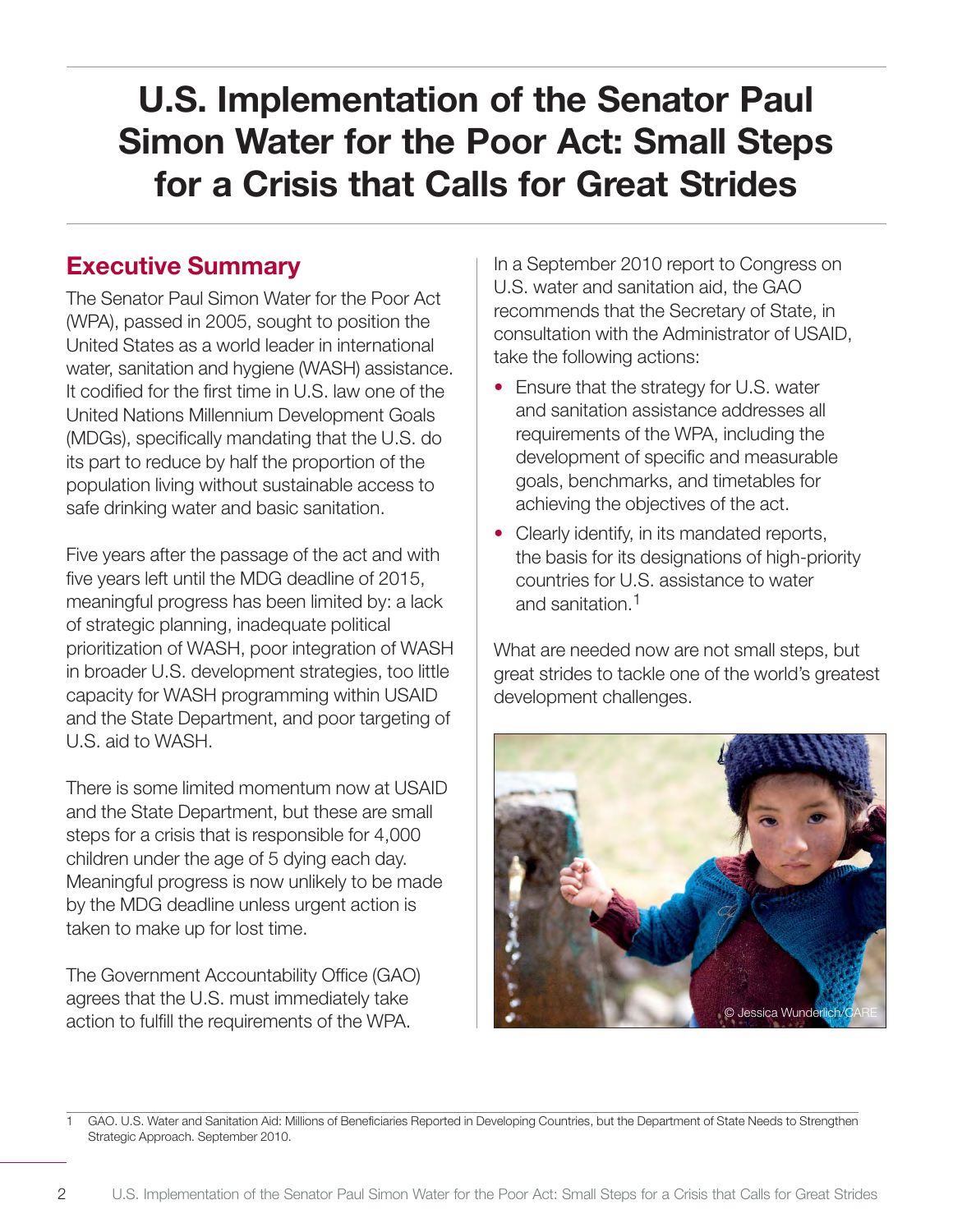# **Recommendations**

**To fully implement the WPA and accelerate progress on sustainable access to safe drinking water and basic sanitation**

- **1.** The Administration should announce and deliver a multi-year U.S. WASH strategy, couched within a wider water strategy, which incorporates indicators, benchmarks and a timetable. The strategy should be developed in meaningful consultation with relevant stakeholders, and the White House should work with Congress to make sure the strategy receives adequate funding.
- **2.** The executive branch should take a comprehensive view of WASH, integrating planning and budgeting meaningfully with a wider water strategy, including water productivity and water resources management, and into the broader development agenda, including Presidential initiatives on food security, health, and climate change.
- **3.** The State Department and USAID should each establish senior water advisors within their highest offices in order to increase coordination across U.S. agencies and champion U.S. leadership in international WASH issues both within the U.S. government and with international stakeholders. USAID should continue to train personnel in WASH to generate long-term expertise and demand within USAID missions.
- **4.** Working alongside Congress, the Administration should take the level of need explicitly into account when targeting its WASH funding.

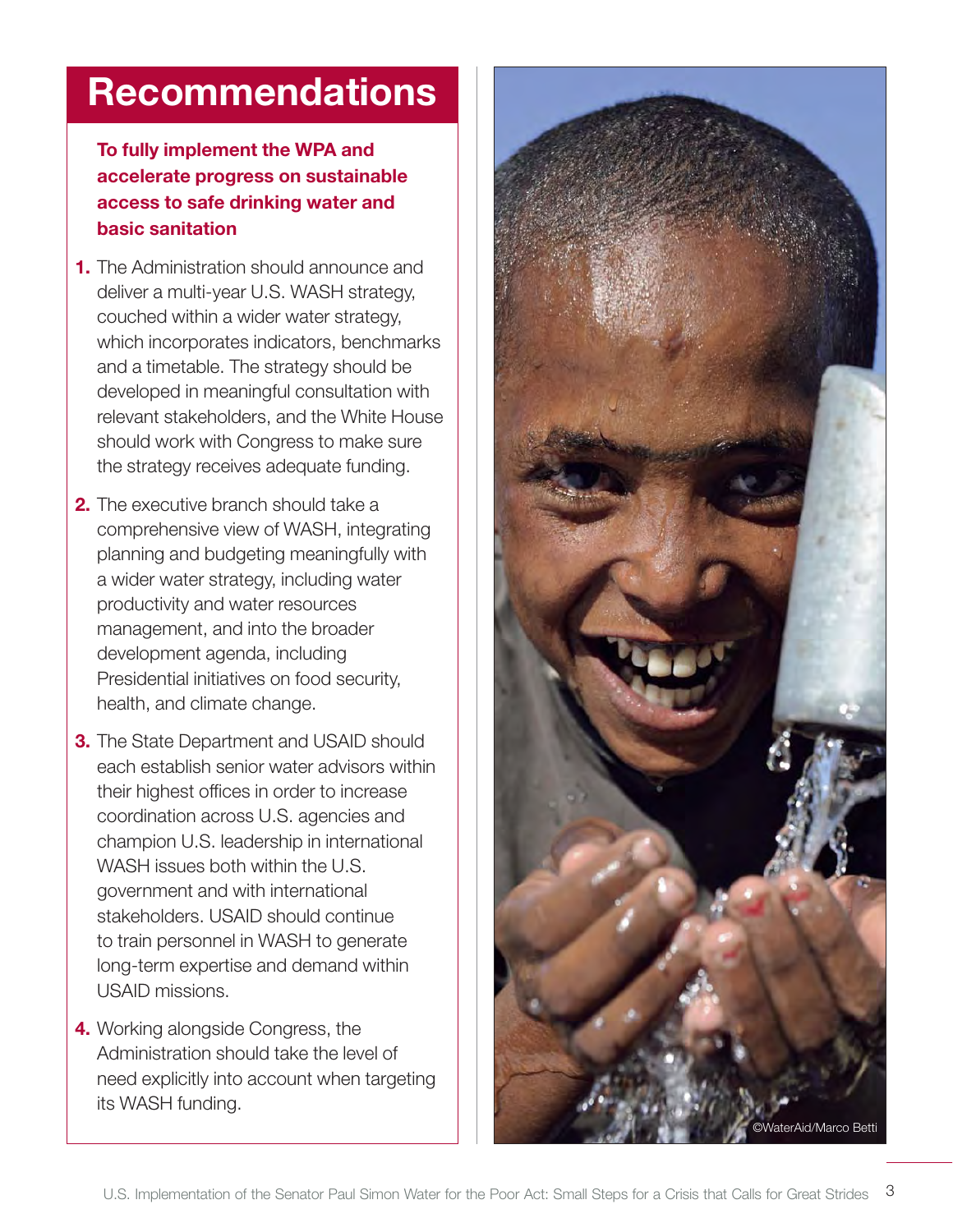# **Five Years and Still No Strategy**

Safe water and sanitation are as basic to human survival as air. It is no wonder that in polls Americans place halving the number of poor people without access to safe drinking water and sanitation as the highest priority of all the UN MDGs.<sup>2</sup> As a reflection of the strong and widespread public support for this issue, for the last five years Congress has been pushing the United States, through the leverage of foreign assistance, to take a leadership role in sustainable safe drinking water and sanitation for the poor.

While Congress and the American public have recognized the need for urgent action, leadership from the White House, both under Presidents Bush and Obama, has been noticeably missing. Only recently have political champions emerged for this issue, with Secretary of State Clinton delivering a speech on World Water Day 2010 that outlined a strong, long-term U.S. commitment to water and sanitation, $3$  and USAID Administrator Raj Shah at the UN MDG Summit in September 2010 declaring a renewed attention by the U.S. to ensure water security world-wide.<sup>4</sup> While USAID and the StateDepartment have taken some positive steps to advance WASH foreign assistance programming, there remains no champion for WASH in the White House.

## **Small Steps**

Over the last five years, the executive branch has made reluctant progress, releasing only partial pieces of the comprehensive strategy called for in the WPA.

In 2008, USAID included a "Framework for Action" in the WPA report to Congress. The

framework is the most complete statement to date on how the U.S. will use its resources to implement the WPA, laying out the types of investments that the U.S. will make to address water and sanitation issues globally. In both the 2009 and 2010 WPA reports, country plans were also included to provide insights into countrylevel strategies and programming.<sup>5</sup>

In 2010, with gradually increasing political commitment in both the State Department and USAID, work is being completed on a "Results Framework," which will define a series of indicators for measuring the impact of U.S. water assistance. There are indications from USAID that this framework will go beyond the typical results framework to incorporate several elements of a strategy document, including hard targets for USAID WASH programming. A WASH programming guide is also under development to guide U.S. Missions in WASH program design and implementation. After five years, planning is also just beginning to move beyond a year-toyear basis. Crucially, this will allow USAID missions to develop longer-term WASH programs.

A bill under consideration by Congress entitled The Water for the World Act calls for senior water positions to be created in the State Department and USAID. With the act having passed the Senate and enjoying strong bipartisan support in the House, there is significant support in Congress for the creation of these positions. The Administrator has indicated his own commitment to creating such a position at USAID, whether or not legislatively mandated. If appointed, these officials would help to increase the priority of WASH within U.S. foreign assistance by championing WASH activities in year-to-year planning and budgeting cycles.

<sup>2</sup> UN Foundation National Survey. Project #10185. Hart Research Associates. April 10-14. Pages 13-14. http://www.globalproblems-globalsolutionsfiles.org/pdfs/BWC\_101805\_UNF-Interview-Schedule-Final-Data.pdf

<sup>3</sup> Speech by Hillary Clinton at the National Geographic Society on World Water Day 2010. http://www.state.gov/secretary/rm/2010/03/138737.htm

<sup>4</sup> http://blog.usaid.gov/2010/09/usaid-unga-addressing-the-global-water-and-sanitation-challenge/

<sup>5</sup> State Department. Senator Paul Simon Water for the Poor Act Report to Congress (2006-2010). http://www.state.gov/g/oes/water/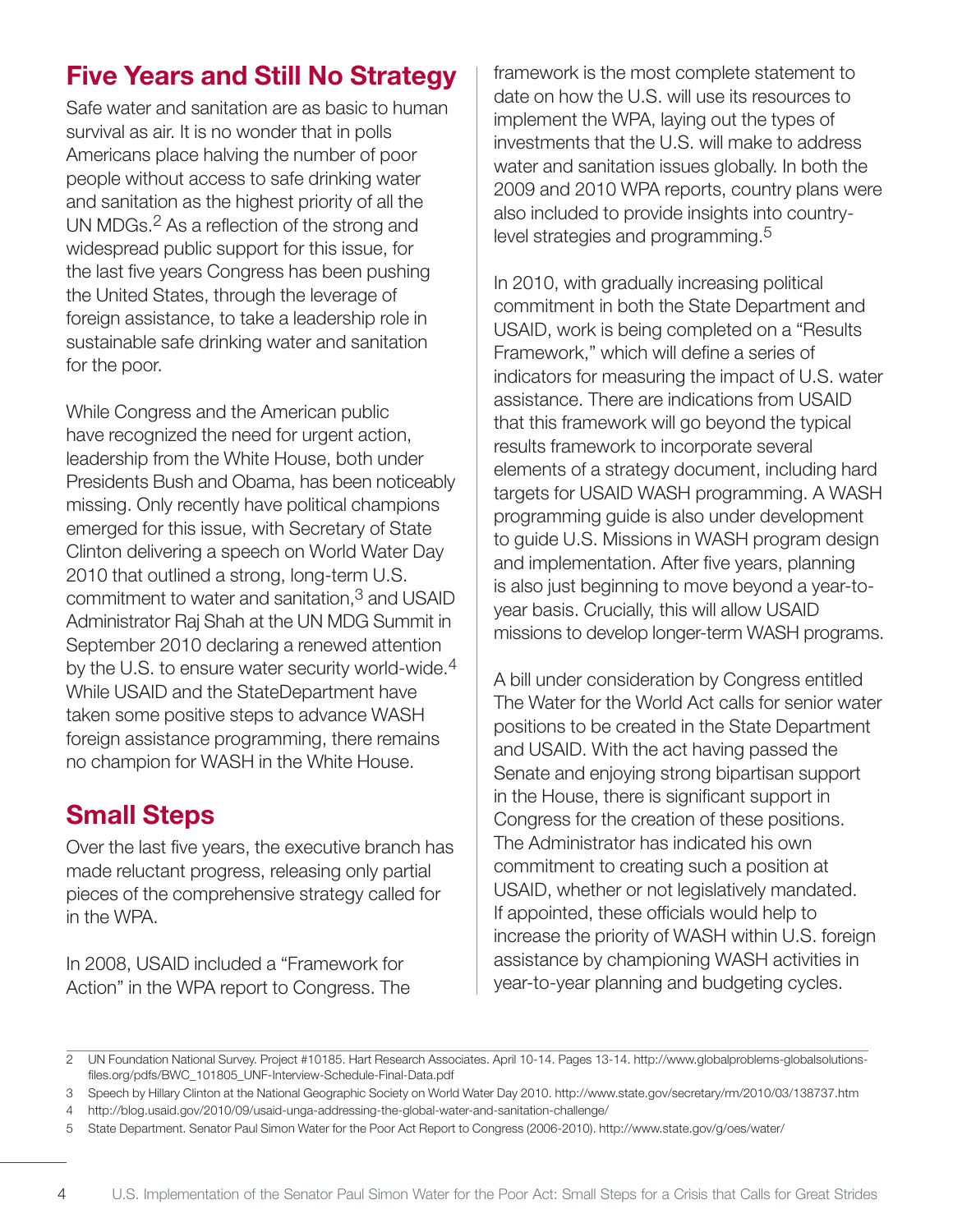These are all positive developments. However, they are a far cry from the comprehensive strategy and political commitment necessary to deliver sustainable safe water and sanitation to the poor in a way that spends taxpayers' money more effectively and efficiently.

### **What is Needed Now**

Three big picture elements are currently lacking for the U.S. to fully implement the WPA and to enhance its leadership in ending the global water and sanitation crisis.

First, although the State Department cites its continuing efforts to create the comprehensive U.S. WASH strategy required by the WPA, four full years after the Congressional deadline, no such strategy exists. The 2008 Framework for Action falls short of the requirements of the WPA for specific and measurable goals, benchmarks, and timetables to meet the mandates of the act, indicators to measure the impact of U.S. assistance to WASH, and the identification of the resources necessary to implement a comprehensive WASH strategy.

While many of the elements for such a strategy now exist, without support from the White House, the State Department and USAID have



been reluctant to put them together. Without a comprehensive WASH strategy that clearly defines U.S. government policies, USAID missions will not see a compelling reason to engage in long-term planning on WASH, resulting in taxpayers' money being spent on short-term programming without a long-term strategic approach. Without a strong policy statement supporting the objectives of the WPA, missions may not give adequate program priority and emphasis to helping the poor gain access to water and sanitation.

Second, the WPA requires that the State Department and USAID consult widely in developing a strategy, including with U.S. and international nongovernmental organizations and with indigenous civil society. Overall, consultation with U.S. civil society has been sporadic with no clear outcomes. Since the passage of the WPA, the State Department and USAID also have not meaningfully consulted with civil society in developing countries. There has been some recent progress in the U.S. with USAID consulting with civil society on the Results Framework for water programming that is currently under development.

Third, the WPA requires that the Administration report in a strategy "the level of funding and other assistance…needed each year to achieve the goals, benchmarks and timetables" outlined in a comprehensive WASH strategy. The State Department and USAID, with full support from the White House, must do what Congress has mandated – report the amount of funding that will be required from Congress to achieve the objectives of a comprehensive WASH strategy. The Administration has done this for its own priority initiatives on food security, global health, and climate change, and WASH, a legislated priority that enjoys broad support in USAID, the State Department and globally, should be treated similarly. The Administration must also work closely with Congress to ensure that there are adequate increases in the core foreign assistance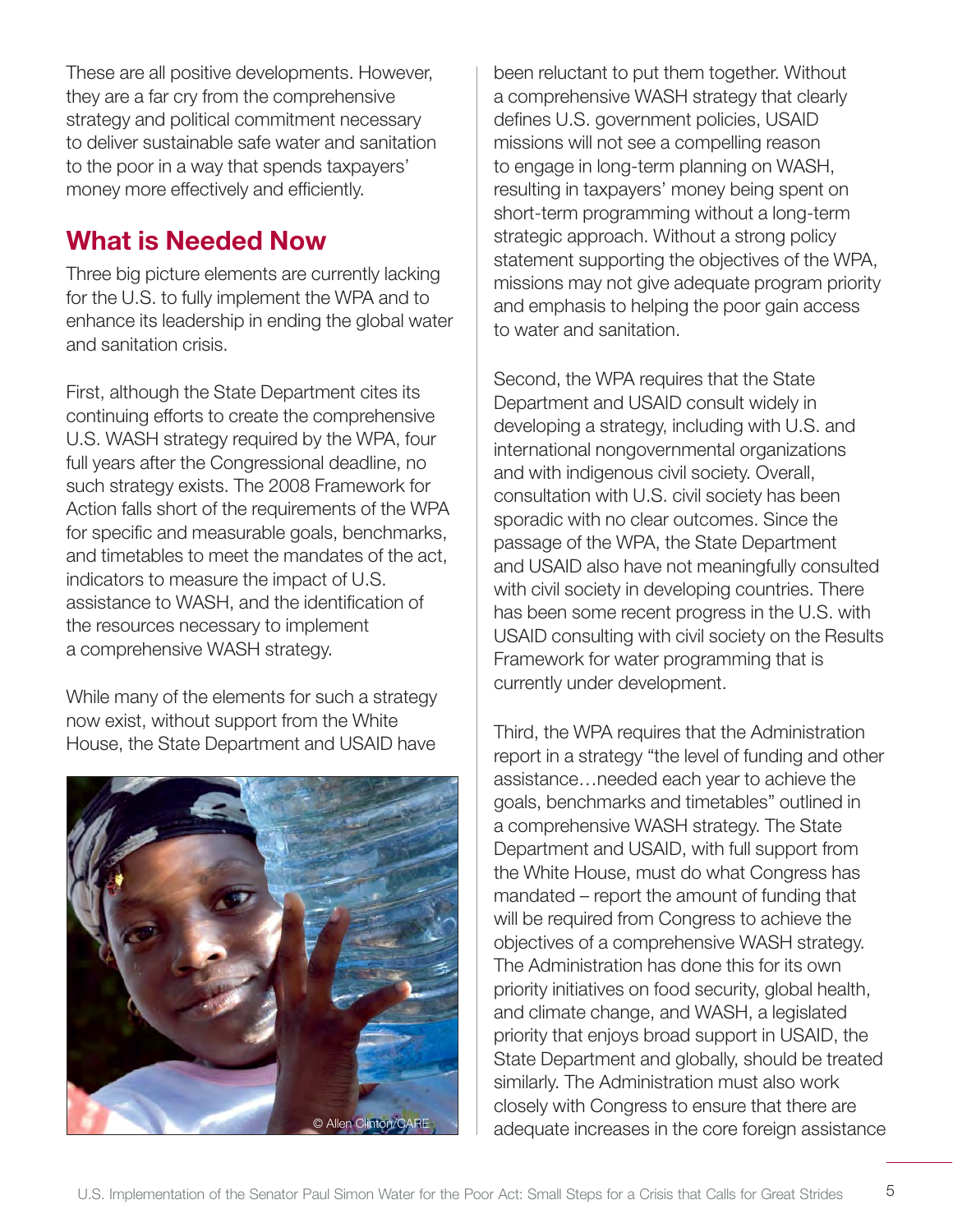

budgets from which WASH and other sector directives are allocated so that missions are not faced with having to shift monies from existing programs.

For the U.S. to make great strides in the implementation of the WPA and its goal of accelerating progress on access to water and sanitation globally, it must begin with these three big elements:

- completion of a comprehensive WASH strategy
- consultation with civil society on the strategy
- an estimate of the resources it will take to implement the strategy.

With support at high levels in both USAID and the State Department, White House support for these three elements is key to future progress.

# **Water Touches All of Life**

Water underlies all aspects of human existence from health to nutrition to food production. Because of this, the Administration must prioritize water (including WASH, integrated water resources management and water productivity programs) throughout its broader

development and environmental agendas. The 2010 WPA report to Congress shows that WASH is not yet adequately integrated with the other major foreign policy initiatives of the United States, including Feed the Future, the Global Health Initiative, and the Global Climate Change Initiative.

- Lack of integration can be seen in the Feed the Future strategy, which mentions water scarcity and management, but largely neglects WASH despite the fact that half the cases of childhood malnutrition in the world are linked to unsafe water, inadequate sanitation, or insufficient hygiene.<sup>6</sup>
- The public "Consultation Document" on the Global Health Initiative (GHI) includes strong statements on the need to integrate WASH into health interventions. It highlights water and sanitation as an underlying cause of disease and death, includes safe water and sanitation programs in the list of programs that "work" and need to be scaled up, and places presence of an existing WASH program as a criteria that can make a country more likely to be classified as a GHI priority country.<sup>7</sup> Progress on stronger integration between health and WASH can also be seen in the framing of recent programming requests from USAID. For example, USAID released a \$100 million global request for applications that focuses on WASH and indoor air quality, two of the main underlying causes of under-five mortality and morbidity. Although there has been some important progress on the integration of WASH and health, funding for WASH within health interventions has not been commensurate with rhetoric with only small percentages of U.S. global health spending being allocated to WASH.
- Climate change will have profound effects on the levels of access to safe water and sanitation, putting at risk millions of dollars of investment in WASH. More frequent and

<sup>6</sup> World Health Organization. Safer Water, Better Health 2008.

<sup>7</sup> Implementation of the Global Health Initiative: Consultation Document. http://www.pepfar.gov/ghi/136492.htm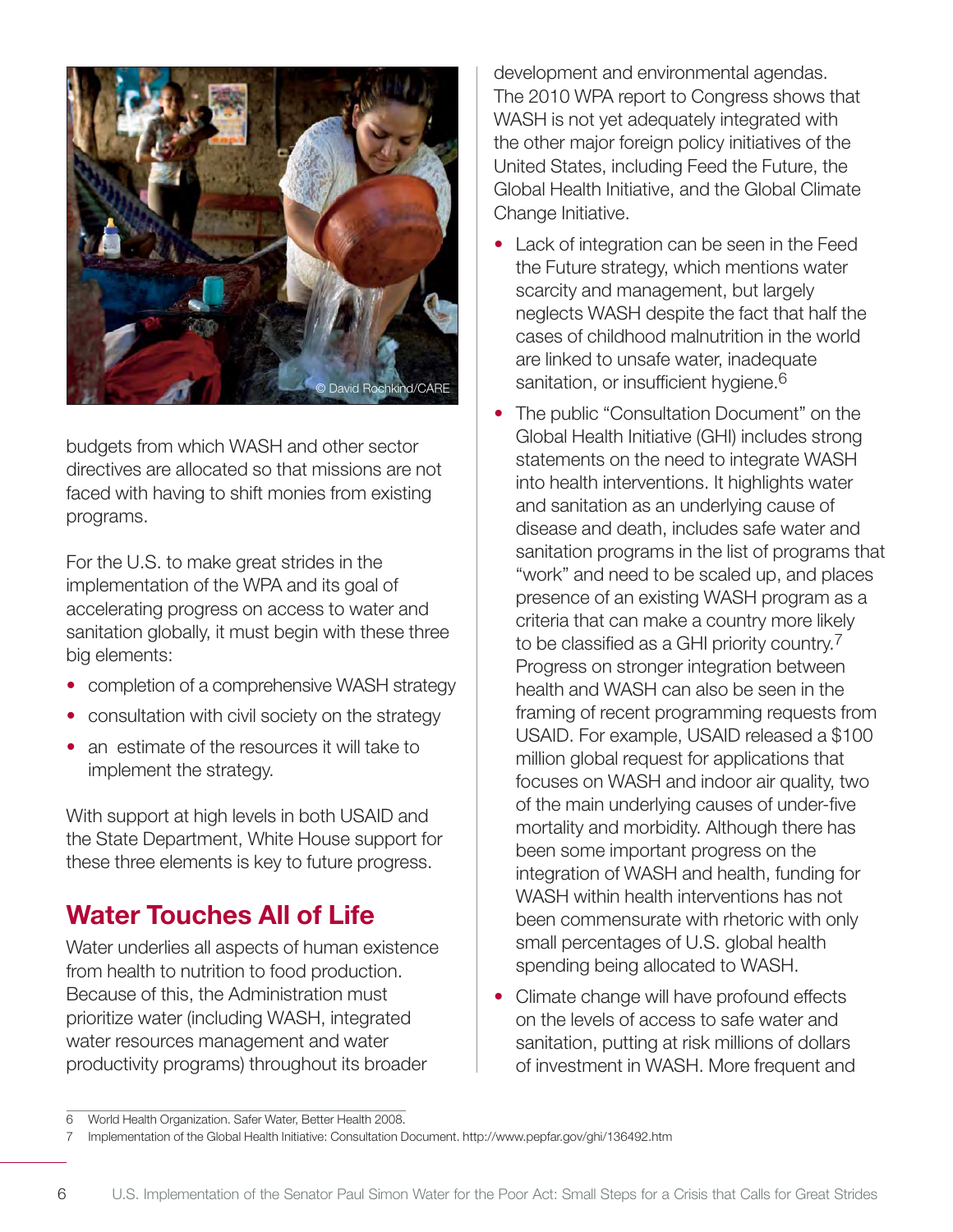more serious droughts and floods will increase water shortages and cause more widespread water contamination and sanitation challenges. Climate-resilient WASH programs must be a priority within the Global Climate Change Initiative to address these increasing challenges.

The three Presidential development initiatives – Feed the Future, the Global Health Initiative, and the Global Climate Change Initiative – will be successful only if the U.S. takes strategic action to ensure that poor people have access to clean water and sanitation. USAID and other WASH implementing agencies would benefit from weaving the WASH strategy called for in the WPA into a government-wide, comprehensive approach that acknowledges the importance of WASH to all development outcomes.

#### **Water is Water**

Poor communities worldwide do not distinguish between water to drink, water for livestock and irrigation or water to sustain freshwater

ecosystems: it is all water. It only makes sense for USAID to take a similarly expansive view. As the 2008 "Framework for Action" notes: "Water supply and sanitation service delivery are intimately connected to the sustainable management of upstream hydrologic resources that, if not appropriately managed, affect the health of humans and ecosystems downstream*.*"

Instead of taking this holistic view, the past and present reports to Congress go so far as to create a competition between water supply and sanitation, water resources management and water productivity, indicating that increased funding for water supply and sanitation has resulted in a decreased emphasis on these other critical areas. This separation is unhelpful and false. Funding for water resources management and water productivity were in steady decline since 2000, years prior to the passage of the WPA in 2005 and the first year of appropriations for the WPA in FY2008, which featured a significant increase in funding for drinking water supply, sanitation, and hygiene. In fact, funding for water productivity

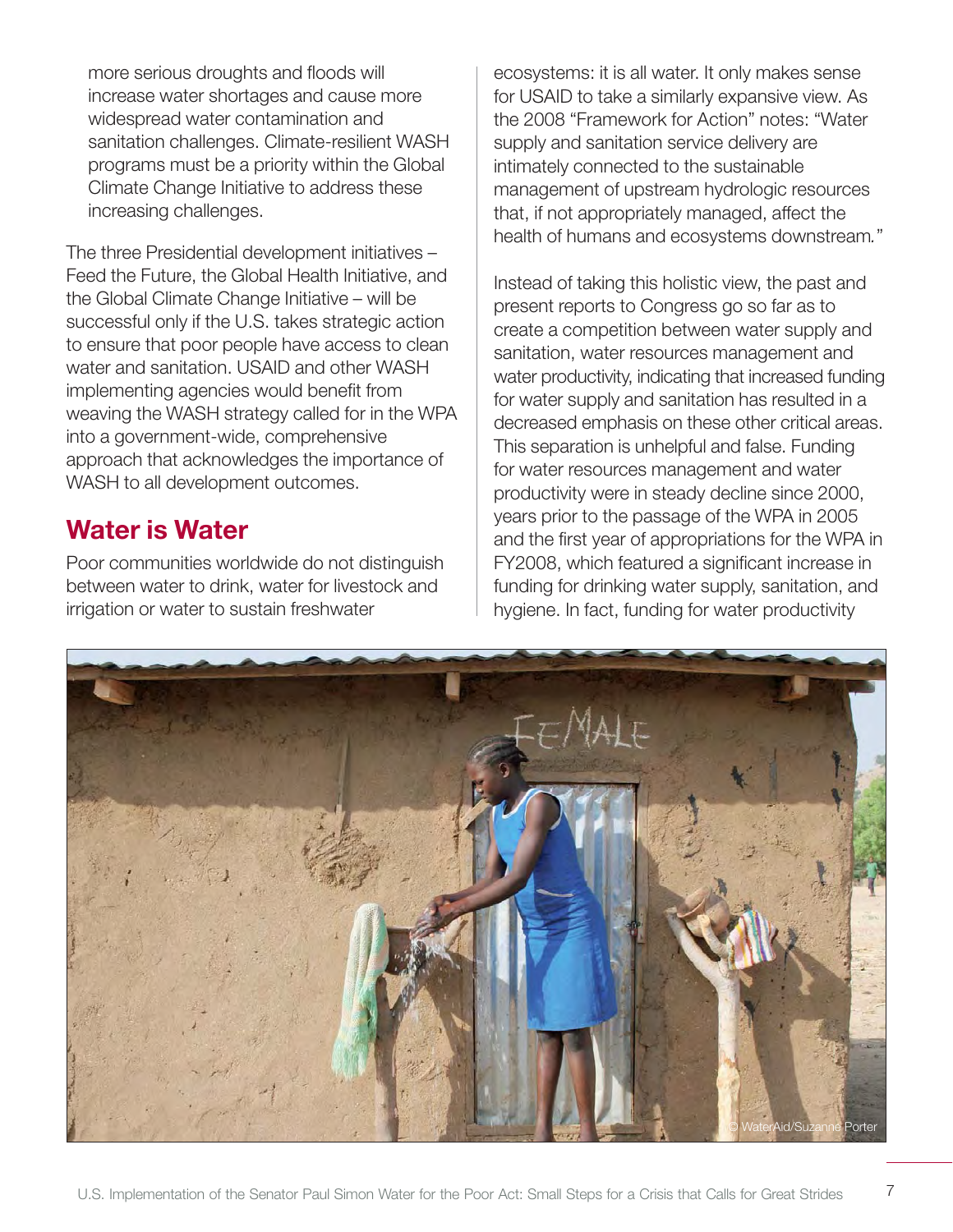and water resources management increased dramatically in the first year of WPA appropriations in FY 2008, though not to the levels that preceded the period of decline.<sup>8</sup>

Comprehensive water management, protection of water sources and wetlands that filter and store water, and investments in productivity are all required to meet the challenge of improved access to safe water and sanitation. The State Department and USAID should articulate goals for water writ large, including all three pillars (water supply and sanitation, water resources management, and water productivity) per USAID's own Framework for Action, and request the requisite funding from Congress.

# **Held Back by Lack of Capacity**

Information from U.S. officials indicates that lack of capacity within the U.S. government is a major barrier to strategic planning on WASH. At the senior political level, champions for water issues are only beginning to emerge. Secretary Clinton's speech on World Water Day this year indicated a sea change in the level of commitment by USAID and the State Department to water issues. In this speech, Secretary Clinton stated that "water issues are integral to the success of many of our major foreign policy objectives" and declared a strong, long-term U.S. commitment to water and sanitation.

A similar public commitment to multi-year engagement in WASH programs from top officials in USAID and the White House would signal that missions could begin substantive planning on a new WASH initiative. Senior advisors for water issues should be appointed within the highest offices of the State Department and USAID respectively, along the lines of what is called for in the Water for the World Act. Such advisors would provide political champions and coordination for U.S. WASH leadership during budgeting and planning cycles.

Lack of understanding of WASH issues at the USAID mission level has been another barrier to progress. With access to clean water and sanitation underpinning almost every development priority, including empowerment of women and girls, food security, climate change, health and educational attainment, WASH interventions should be a central element of the work of USAID missions globally. It is critical that Washington-based officials support the training of field-based WASH expertise. Some real progress has been made in the last year with approximately 75 Foreign Service officers being trained in water-related programming. This progress will need to continue for meaningful change in mission expertise to take hold.

## **Not Directing Funding to the Poor**

Over the last five years, the distribution of WASH assistance has not aligned with the WPA requirement that the U.S. government "focus water and sanitation assistance toward the countries, locales, and people with greatest need." The 2010 report continues this trend. The act specifically calls for increasing the percentage of assistance targeted at high priority countries and requires that these countries be designated based on need and potential impact. Despite these explicitly defined requirements, the GAO found that the designation of high priority countries by State Department is not clearly linked to verifiable analysis and is not consistent with data on need for water and sanitation.

According to the GAO, many of the 31 countries designated as high priority by the State Department in fiscal year 2009 are not among those that UN data show having the greatest water and sanitation needs. The following charts from the GAO report highlight the percentage of the populations in the 31 high priority countries using improved drinking water sources and sanitation facilities.

8 USAID. Safeguarding the World's Water: 2008 Report on USAID Water Sector Activities.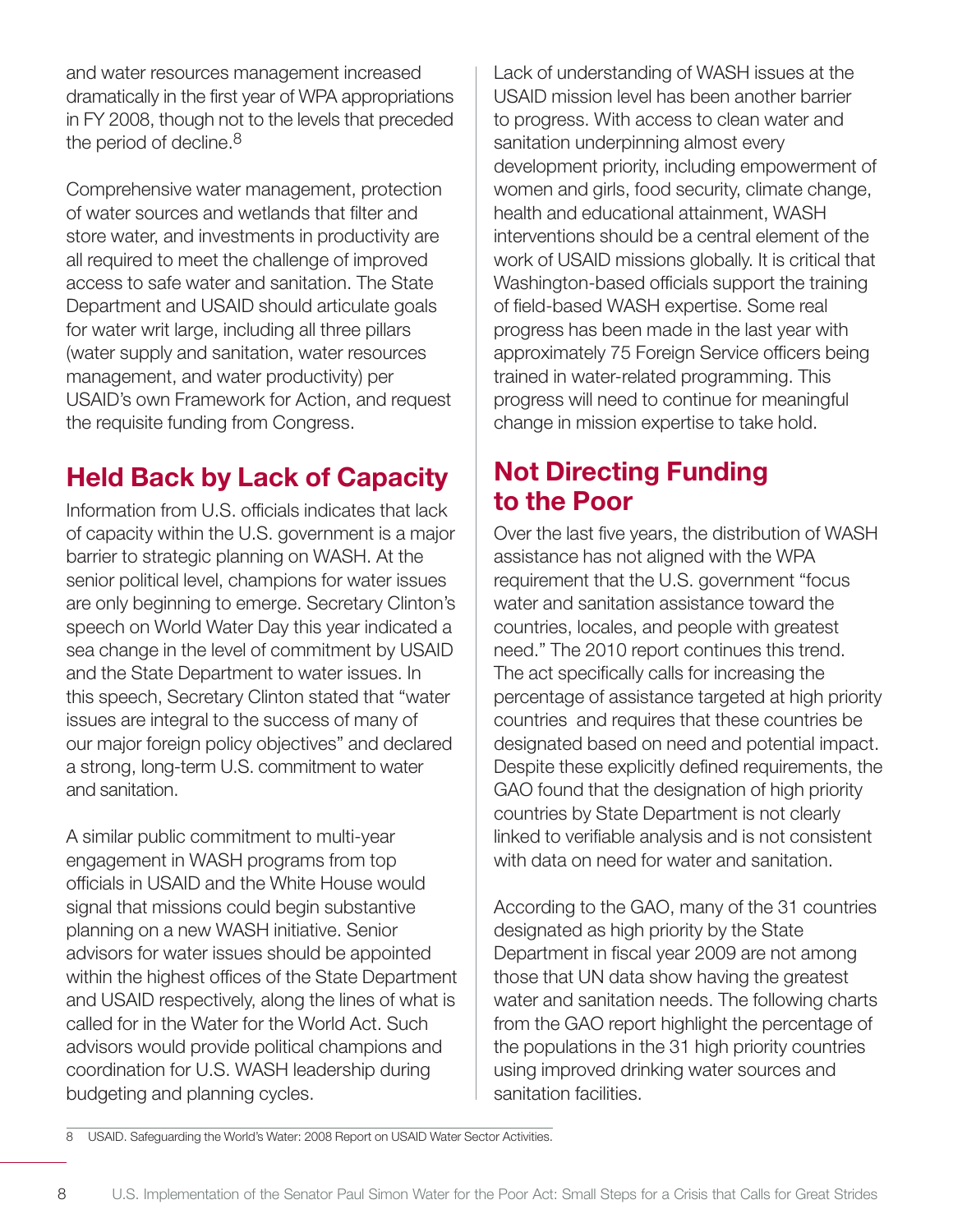| <b>Improved Drinking Water Sources</b> |                 | <b>Improved Sanitation Facility</b> |                  |
|----------------------------------------|-----------------|-------------------------------------|------------------|
| Lebanon                                | 100             | Jordan                              | 98               |
| Georgia                                | 98              | Lebanon                             | 98               |
| Armenia                                | 96              | Georgia                             | 95               |
| Jordan                                 | 96              | Armenia                             | 90               |
| West Bank and Gaza                     | 91              | West Bank and Gaza                  | 89               |
| The Phillippines                       | 91              | The Phillippines                    | 76               |
| Pakistan                               | 90              | Iraq                                | 73               |
| India                                  | 88              | Bangladesh                          | 53               |
| Ghana                                  | 82              | Indonesia                           | 52               |
| Bangladesh                             | 80              | Senegal                             | 51               |
| Indonesia                              | 80              | Timor-Leste                         | 50               |
| Iraq                                   | 79              | Zambia                              | 49               |
| Senegal                                | 69              | Uganda                              | 48               |
| Timor-Leste                            | 69              | Pakistan                            | 45               |
| Liberia                                | 68              | Afghanistan                         | 37               |
| Uganda                                 | 67              | Mali                                | 36               |
| Haiti                                  | 63              | Sudan                               | 34               |
| Cambodia                               | 61              | Nigeria                             | 32               |
| Zambia                                 | 60              | India                               | 31               |
| Kenya                                  | 59              | Kenya                               | 31               |
| Nigeria                                | 58              | Cambodia                            | 29               |
| Sudan                                  | 57              | Tanzania                            | 24               |
| Mali                                   | 56              | Democratic Republic of the Congo    | 23               |
| Tanzania                               | 54              | Somalia                             | 23               |
| Afghanistan                            | 48              | Haiti                               | 17               |
| Mozambique                             | 47              | Liberia                             | 17               |
| Democratic Republic of the Congo       | 46              | Mozambique                          | 17               |
| Madagascar                             | 41              | Ghana                               | 13 <sub>1</sub>  |
| Ethiopia                               | 38              | Ethiopia                            | 12 <sub>12</sub> |
| Somalia                                | 30 <sup>°</sup> | Madagascar                          | 11               |
| Kosovo                                 | $\frac{1}{2}$   | Kosovo                              | $\equiv$         |

Note: The percentages shown for population access to improved drinking water sources and improved sanitation facilities are according to 2008 data from the UN World Health Organization and the UN Children's Fund (WHO/UNICEF) Joint Monitoring Programme for Water Supply and Sanitation. Source: GAO analysis based on State and UN data.

**In 5 of the 31 countries designated as high priority – Lebanon, Georgia, Armenia, Jordan, and the West Bank and Gaza – at least 89 percent of the population had access to both improved water and sanitation. In 12 of the 31 countries designated as high priority, at least 75 percent of the population had access to improved water, and in 24 of the countries, more than half of the population had such access.** 

Data for 2009 USAID obligations for water supply, sanitation, and hygiene activities show that on average the U.S. gives more than eight times as much money per capita to countries where the need for sanitation is less than 25% as it does to those where the need is more than 25%.9 For water, this per capita spending is over three times as much. The U.S. provides on average more than 21 times as much WASH funding per capita to the Middle East,

Afghanistan, and Pakistan as it does to Sub-Saharan Africa, despite the fact that average levels of need in Sub-Saharan Africa are more than twice as high for water and sanitation. The Middle East, a region of significant geopolitical interest to the U.S., receives the majority of U.S. water supply, sanitation, and hygiene funds despite relatively good drinking water and sanitation coverage.<sup>10</sup>

9 Need figures refer to the percentage of the population who do not have access to improved sanitation or water according to figures in the Joint Monitoring Programme 2010 Update: Progress on Sanitation and Drinking-Water. WHO and UNICEF.

10 State Department. Senator Paul Simon Water for the Poor Act Report to Congress. June 2010.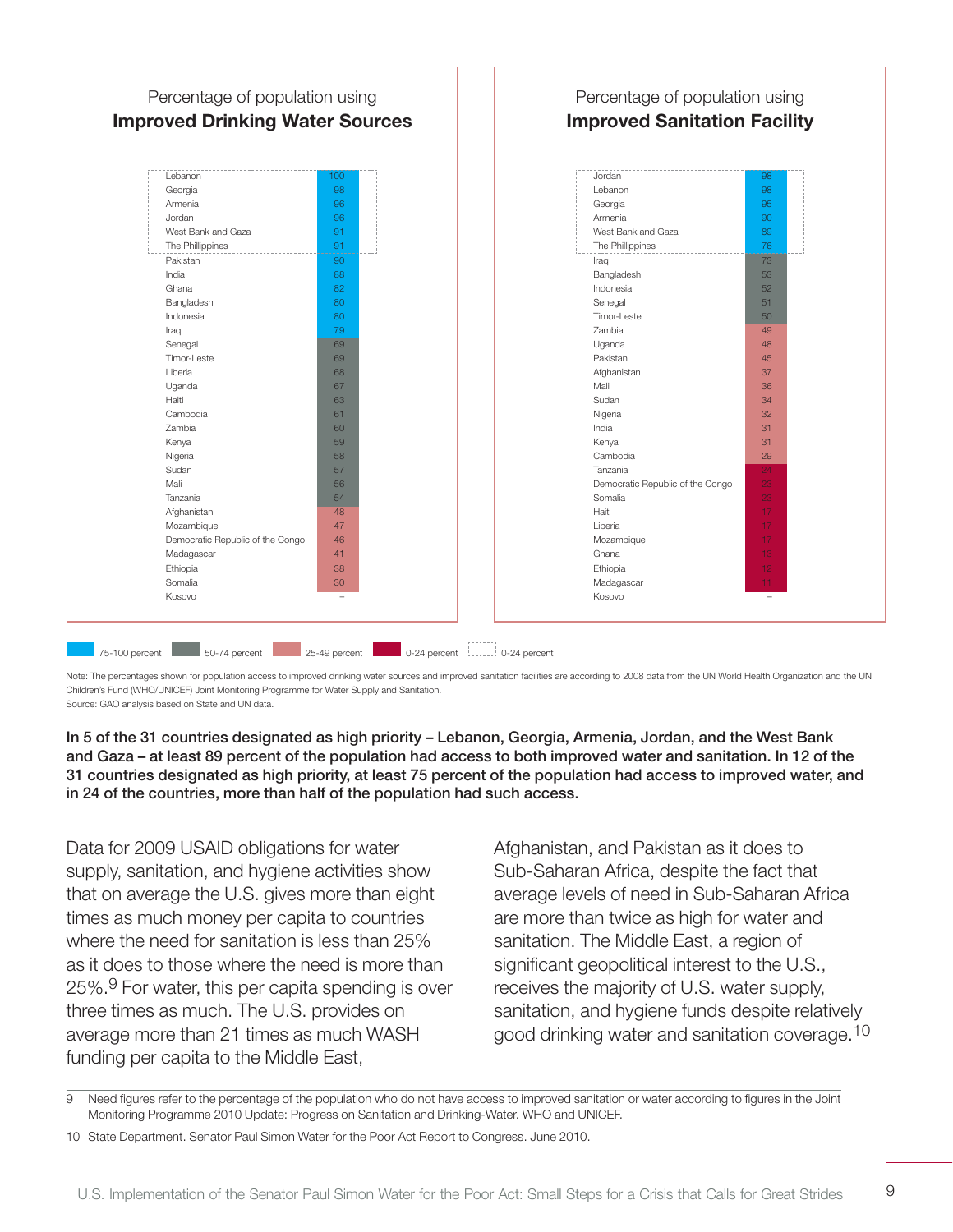

**Despite the high level of need in Africa, as illustrated in Chart 2, USAID invests at a higher level in the Middle East. In the six Middle Eastern countries in which USAID invests 37% of its WASH funds, the average level of need for water is 12% and for sanitation is 15%. In the 27 African countries in which USAID invests 34% of its WASH funds, the average level of need is significantly higher at 38% for water and 70% for sanitation.**11

With the majority of assistance going to a region of significant geopolitical interest with relatively good levels of drinking water and sanitation coverage, it is impossible to escape the conclusion that distribution of WASH assistance is influenced more by strategic geopolitical interests rather than level of need or any other articulated factor related to probable impact on the poor. In fact, the GAO reported that five countries strategically important to the U.S. – the West Bank and Gaza, Jordan, Pakistan, Sudan, and Afghanistan – received 54% of funding in

2009. While differing levels of national capacity to implement WASH programs and wide ranges of access within countries may contribute to how U.S. funds are targeted, it is incumbent upon the Administration to demonstrate the systematic decisions it makes regarding how these variables affect the targeting of U.S. assistance to WASH.

In FY 2005, USAID spent approximately \$15 million on developmental water and sanitation programs for all of Sub-Saharan Africa. This has improved greatly, but has been driven primarily

11 Figures on levels of need for water and sanitation are calculated from 2008 access figures reported in The Joint Monitoring Programme 2010 Update: Progress on Sanitation and Drinking-Water. WHO and UNICEF.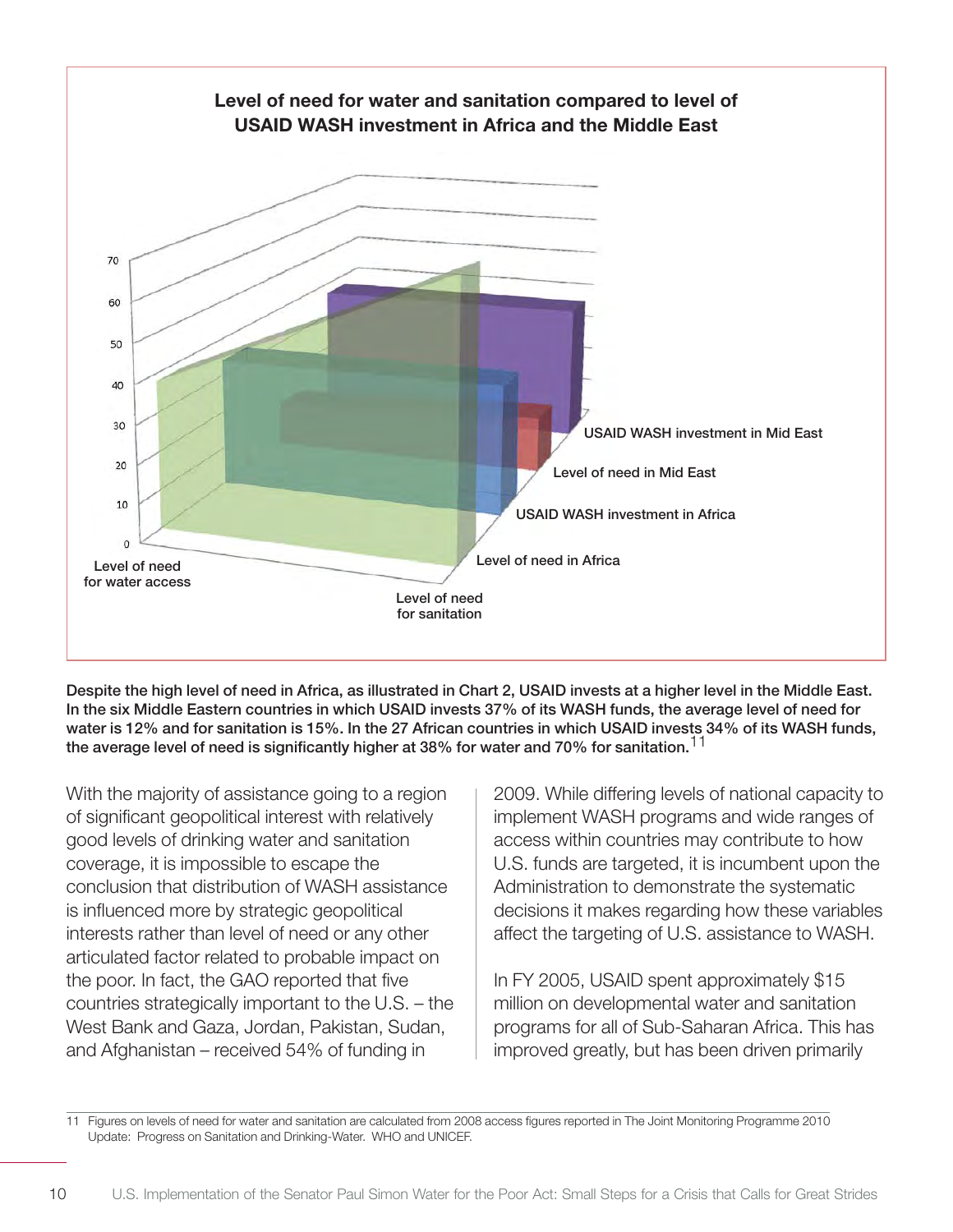by Congressional appropriations language recommending at least 40% of funding be directed to Sub-Saharan Africa. There is a real danger that developmental WASH funding to the region that needs it most will bounce back to insignificant levels unless the Administration, working alongside Congress, takes need into account when targeting assistance. While different funding streams constrain the fungibility of dollars from one country to the next, it is important that the Administration and Congress take a comprehensive look at how development resources for WASH are allocated and improve the targeting of WASH resources to more directly benefit the poor, no matter from what account the funding stems.

In the draft of the Global Partnerships Act, legislation from House Foreign Affairs Committee Chairman Berman that would revamp the U.S. Foreign Assistance Act, there is recognition that the U.S. must prioritize level of need in all development sectors in order to have a significant impact on poverty reduction globally. Closely tracking language in the WPA, one of the principles of assistance highlighted in the Global Partnerships Act is that "assistance should be concentrated in countries that have the greatest need for outside assistance and that will make the most effective use of such assistance." Further, the act states that "United States foreign assistance to achieve short-term political objectives or meet emergency humanitarian needs should not come at the expense of efforts to address the root causes of poverty and human suffering."<sup>12</sup> These components of the draft legislation underscore the need for the U.S. to increase transparency of the criteria used when deciding the distribution of foreign aid, including aid to the WASH sector.

Through improving its targeting of WASH aid to the poor, the U.S. has an opportunity to be a

global leader in the WASH sector. A report by the World Health Organization and UN-Water found that at the global level, aid for drinking water and sanitation is not well targeted, with only 42% of aid going to low-income countries.<sup>13</sup> If the U.S. improves its own distribution of WASH aid to these low-income countries, it can serve as an example to other donors and help to spur investments that will have the greatest impact on poverty reduction.

## **No Time to Waste**

Half of the time between the 2005 WPA passage and the MDG deadline of 2015 has passed. The U.S. has much more work to do in order to meet the goals outlined in the WPA, much of which will now need to come after the MDG deadline. Progress to date is largely the result of Congressional statutes and a small number of committed staff at USAID and the State Department.

USAID and the State Department, with strong support from the White House, should immediately work with Congress and U.S. and international civil society to begin undertaking the recommendations below to ensure that great strides are made towards solving one of the world's greatest crises – the water and sanitation crisis. Now is the time to for strong action to address a big problem, not more small steps.



12 Global Partnerships Act of 2010: Discussion draft. http://www.cgdev.org/doc/PREAMBLES\_xml.pdf

13 WHO and UN-Water. GLAAS 2010: UN-Water Global Annual Assessment of Sanitation and Drinking-Water.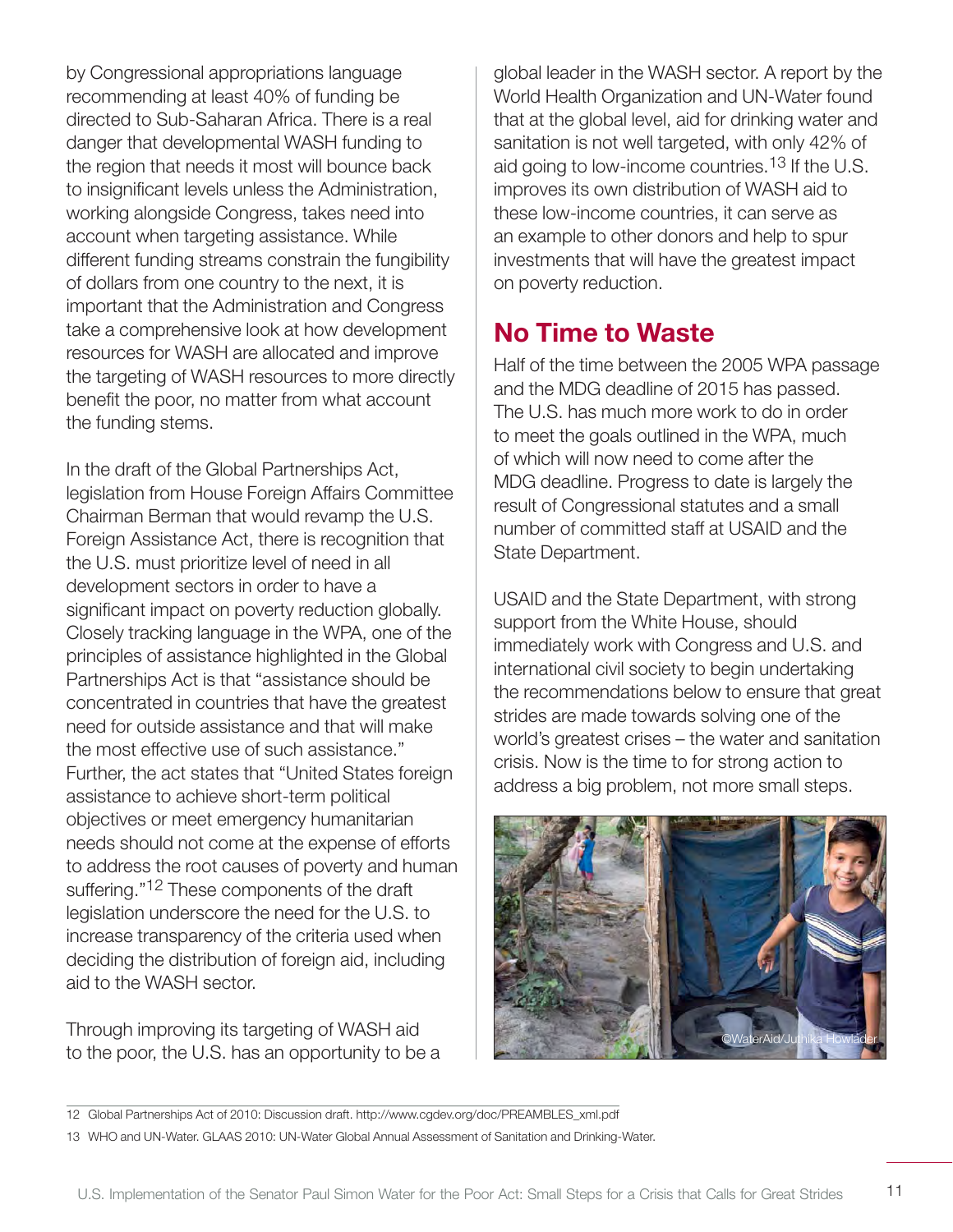#### **Recommendations**

- 1. The Administration should announce and deliver a multi-year U.S. WASH strategy, couched within a wider water strategy, which incorporates indicators, benchmarks and a timetable. The strategy should be developed in meaningful consultation with relevant stakeholders, and the White House should work with Congress to make sure the strategy receives adequate funding.
- 2. The executive branch should take a comprehensive view of WASH, integrating planning and budgeting meaningfully with a wider water strategy, including water productivity and water resources management, and into the broader development agenda, including Presidential initiatives on food security, health, and climate change. Lack of safe water, sanitation, and hygiene is a leading cause of malnutrition and death in children, and it should be treated as such in wider development priorities.
- 3. The State Department and USAID should each establish senior water advisors within their highest offices in order to increase coordination across U.S. agencies and champion U.S. leadership in international WASH issues both within the U.S. government and with international stakeholders. USAID should continue to train personnel in WASH to generate long-term expertise and demand within USAID missions.
- 4. Working alongside Congress, the Administration should take the level of need explicitly into account when targeting its WASH funding. International calls for good donor practice in the sector recommend that 70% of all aid for WASH should go to low-income countries.<sup>14</sup>



14 End Water Poverty. Sanitation and Water for All: A Programme for Action. http://www.endwaterpoverty.org/documents/end\_water\_poverty\_a\_programme\_for\_action.pdf